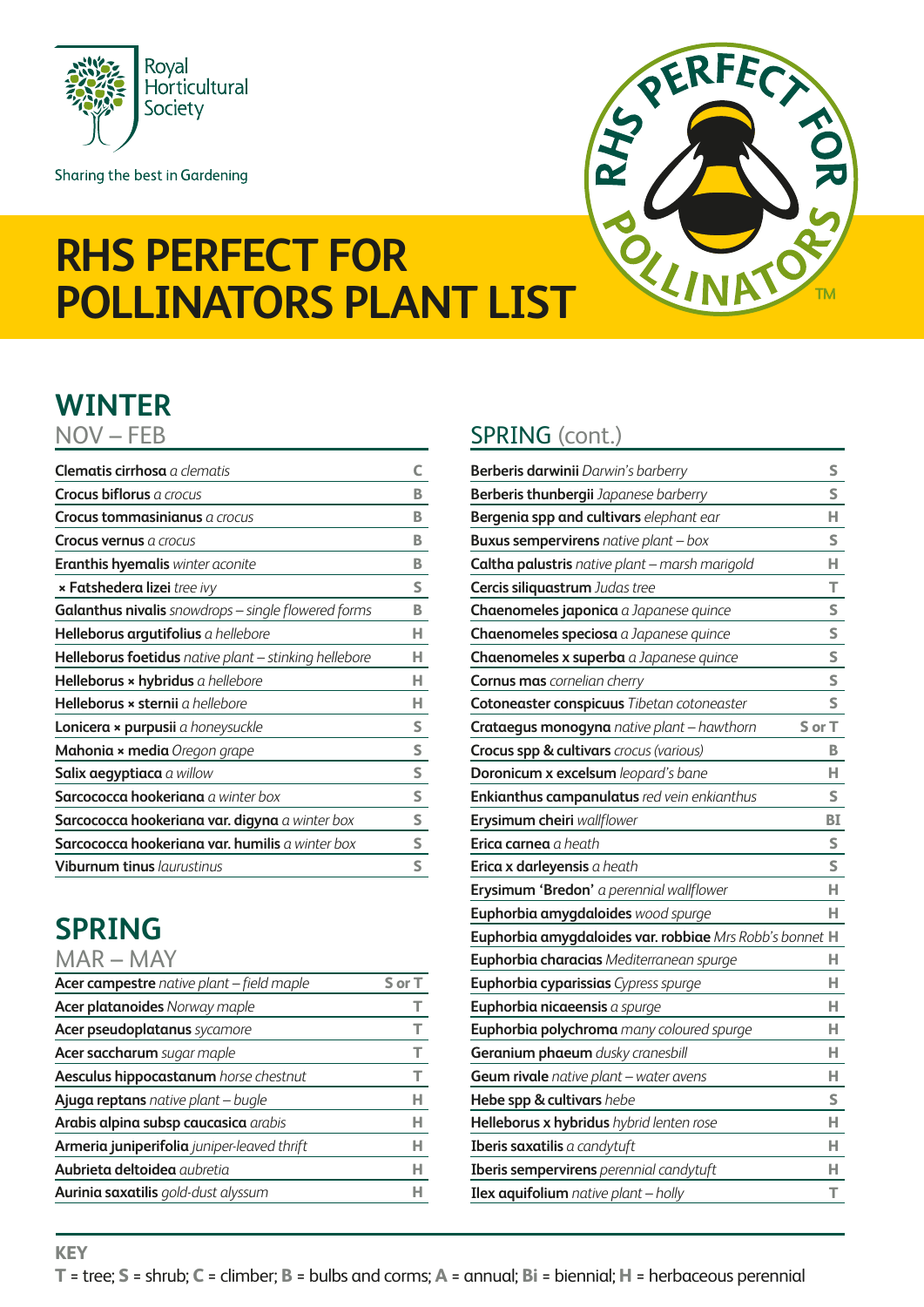



### SPRING (cont.) SPRING (cont.)

**KEY**

| Lamium maculatum spotted dead nettle                               | н      |
|--------------------------------------------------------------------|--------|
| Lunaria annua honesty                                              | Bi     |
| Mahonia aquifolium Oregon grape                                    | S      |
| Malus baccata a crab apple                                         | т      |
| Malus domestica edible apples                                      | т      |
| Malus floribunda Japanese crab apple                               | T      |
| Malus hupehensis hupeh crab apple                                  | T      |
| Malus 'John Downie' a crab apple                                   | T      |
| Malus sargentii a crab apple                                       | T      |
| Mespilus germanica medlar                                          | т      |
| Muscari armeniacum Armenian grape hyacinth                         | В      |
| <b>Ornithogalum umbellatum</b> star of Bethlehem                   | в      |
| Pieris formosa                                                     | S      |
| Pieris japonica                                                    | S      |
| <b>Primula vulgaris</b> native plant - primrose                    | н      |
| Prunus 'Accolade' a flowering cherry                               | т      |
| Prunus avium native plant - wild and edible cherries               | т      |
| Prunus domestica edible plums and gages                            | т      |
| <b>Prunus dulcis</b> almond                                        | т      |
| Prunus incisa 'Kojo-no-mai' a flowering cherry                     | S      |
| <b>Prunus insititia</b> damson                                     | T      |
| Prunus laurocerasus cherry laurel                                  | S      |
| Prunus mume a flowering cherry                                     | т      |
| <b>Prunus padus</b> native plant - bird cherry                     | т      |
| Prunus pendula var. ascendens 'Rosea'                              |        |
| a flowering cherry                                                 | т      |
| Prunus persica peach/nectarine                                     | т      |
| Prunus spinosa native plant - blackthorn/sloe                      | S      |
| <b>Prunus tenella</b> a flowering cherry                           | S      |
| Prunus x yedoensis a flowering cherry                              | т      |
| Pulmonaria angustifolia narrow-leaved lungwort                     | н      |
| Pulmonaria saccharata a lungwort                                   | н      |
| Pyrus communis pear                                                | т      |
| Ribes nigrum blackcurrant                                          | S      |
| <b>Ribes rubrum</b> red/white currant                              | S      |
| Ribes sanguineum flowering currant                                 | S      |
| Salix caprea<br>native plant – goat willow (male form, not female) | S or T |
| Salix hastata 'Wehrhahnii' halberd willow                          | S      |
| Salix lanata                                                       |        |
| native plant - woolly willow (male form, not female)               | S      |

| Skimmia japonica                              |    |
|-----------------------------------------------|----|
| <b>Smyrnium olusatrum</b> alexanders          | Bi |
| <b>Stachyurus chinensis</b>                   |    |
| Stachyurus praecox                            |    |
| Taraxacum officinale native plant - dandelion |    |
| Vaccinium corymbosum blueberry                |    |

## **Summer**

**Achillea filipendulina** *a yarrow* **H Achillea millefolium** *native plant – common yarrow* **H Actaea japonica** *a baneberry* **H Aesculus indica** *Indian horse chestnut – resistant to leaf-mining moth* **T Aesculus parviflora** *buckeye* **S Agastache 'Blue Fortune'** *giant hyssop* **H Agastache foeniculum H Agastache rugosa H Ageratum houstonianum** *floss flower* **A Alcea rosea** *hollyhock – single-flowered forms* **Bi Allium aflatunense** *an ornamental onion* **B Allium cristophii** *star of Persia onion* **B Allium giganteum** *giant onion* **B Allium nutans** *an ornamental onion* **B Allium schoenoprasum** *chives* **B Amberboa moschata** *sweet sultan* **A Amsonia tabernaemontana H Anchusa azurea A Anchusa capensis A Angelica archangelica** *angelica* **Bi Angelica gigas** *giant angelica* **Bi Angelica sylvestris** *native plant – wild angelica* **Bi Anthemis tinctoria** *golden marguerite* **H Antirrhinum majus** *snapdragon* **A or H Aquilegia spp.** *columbine* **H Argemone platyceras** *crested poppy* **A or H Armeria maritima** *native plant – thrift* **H Aruncus dioicus** *goatsbeard* **H Asparagus officinalis** *vegetable asparagus* **H** June – Aug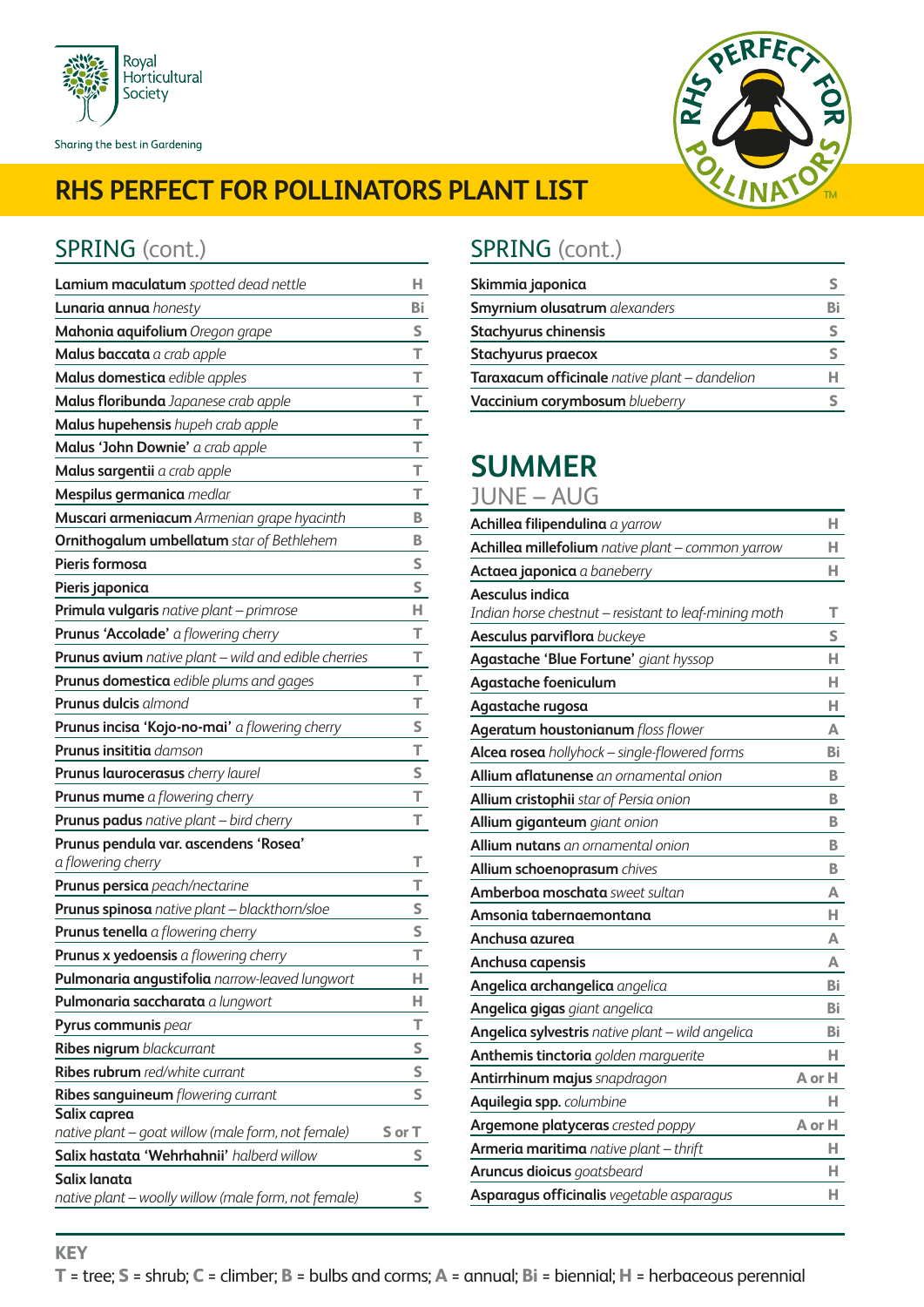

Sharing the best in Gardening



## **RHS Perfect for Pollinators plant list**

### SUMMER (cont.) **SUMMER** (cont.)

| Astrantia major                                          | н   |
|----------------------------------------------------------|-----|
| <b>Borago officinalis</b> borage                         | А   |
| <b>Brachyglottis Dunedin Group 'Sunshine'</b>            | S   |
| <b>Brachyglottis monroi</b> shrubby ragwort              | S   |
| Buddleja davidii butterfly bush                          | S   |
| <b>Buddleja globosa</b> orange ball tree                 | S   |
| <b>Buphthalmum salicifolium</b> yellow ox-eye            | н   |
| <b>Bupleurum fruticosum</b> shrubby hare's ear           | s   |
| Calamintha nepeta subsp. Nepeta catmint                  | н   |
| Calendula officinalis marigold - single-flowered forms   | Α   |
| Callicarpa bodinieri var. giraldii beauty berry          | S   |
| Callistephus chinensis China aster - open-centred forms  | Α   |
| Calluna vulgaris native plant - ling heather             | S   |
| Campanula carpatica tussock bellflower                   | н   |
| Campanula glomerata native plant - clustered bell flower | н   |
| Campanula lactiflora milky bellflower                    | н   |
| Campanula latifolia giant bellflower                     | н   |
| Campanula medium Canterbury bells                        | Bi  |
| Campanula persicifolia peach-leaved bellflower           | н   |
| <b>Campsis radicans</b> trumpet vine                     | c   |
| Caryopteris × clandonensis                               | S   |
| Catalpa bignonioides Indian bean tree                    | T   |
| Catananche caerulea cupid's dart                         | н   |
| Centaurea atropurpurea                                   | н   |
| Centaurea cyanus native plant - cornflower               | А   |
| Centaurea dealbata mealy centaury                        | н   |
| Centaurea macrocephala giant knapweed                    | н   |
| Centaurea montana perennial cornflower                   | н   |
| Centaurea nigra native plant - hard head knapweed        | н   |
| Centaurea scabiosa native plant - great knapweed         | н   |
| Centranthus ruber red valerian                           | н   |
| <b>Centratherum intermedium Brazilian button</b>         | А   |
| Cerinthe major 'Purpurascens' honeywort                  | А   |
| Cirsium rivulare 'Atropurpureum' plume thistle           | н   |
| <b>Clarkia elegans</b> single-flowered forms             | А   |
| Clematis vitalba                                         |     |
| native plant – old man's beard/traveller's joy           | C   |
| Cleome hassleriana spider flower                         | А   |
| Consolida ambigua larkspur                               | А   |
| Convolvulus tricolor annual bindweed                     | C/A |

| Coreopsis lanceolata                                         | н      |
|--------------------------------------------------------------|--------|
| Coreopsis tinctoria                                          | А      |
| Coreopsis verticillata                                       | н      |
| <b>Cornus alba</b> red-barked dogwood                        | S      |
| <b>Cosmos bipinnatus</b> cosmea                              | А      |
| Cosmos sulphureus yellow cosmos                              | А      |
| Cotoneaster horizontalis herringbone cotoneaster             | S      |
| Cotoneaster microphyllus small-leaved cotoneaster            | S      |
| Crambe cordifolia greater sea kale                           | н      |
| Crataegus monogyna native plant - hawthorn                   | S or T |
| Cucurbita pepo marrow/courgette                              | А      |
| <b>Cuphea ignea</b> cigar flower                             | А      |
| Cynara cardunculus inc. Scolymus group                       |        |
| globe artichoke and cardoon                                  | н      |
| Cynoglossum amabile hound's tongue                           | н      |
| Dahlia                                                       |        |
| dahlia – open-centred flower forms, eg 'amazone', 'moonfire' | н      |
| Delosperma floribundum                                       | н      |
| Delphinium elatum                                            |        |
| delphinium - single-flowered cultivars                       | н      |
| <b>Dianthus barbatus</b> sweet William                       | Вi     |
| Dictamnus albus burning bush                                 | н      |
| <b>Digitalis purpurea</b> native plant - foxglove            | Bi     |
| Dipsacus fullonum native plant - teasel                      | Вi     |
| Echinacea purpurea coneflower                                | н      |
| Echinops bannaticus a globe thistle                          | н      |
| <b>Echinops ritro</b> $a$ globe thistle                      | н      |
| Echinops setifer a globe thistle                             | н      |
| <b>Echium vulgare</b> native plant - viper's bugloss         | А      |
| Elaeagnus angustifolia oleaster                              | S      |
| Erica cinerea native plant - bell heather                    | S      |
| <b>Erica erigena</b> a heath                                 | S      |
| Erica vagans native plant - cornish heath                    | S      |
| Erigeron spp. and hybrids fleabane                           | н      |
| Eriophyllum lanatum golden yarrow                            | н      |
| <b>Eryngium × tripartitum</b> a sea holly                    | н      |
| <b>Eryngium alpinum</b> a sea holly                          | н      |
| Eryngium giganteum a sea holly/ Miss Willmott's ghost        | Bi     |
| Eryngium planum a sea holly                                  | н      |
| Erysimum × allionii Siberian wallflower                      | н      |
|                                                              |        |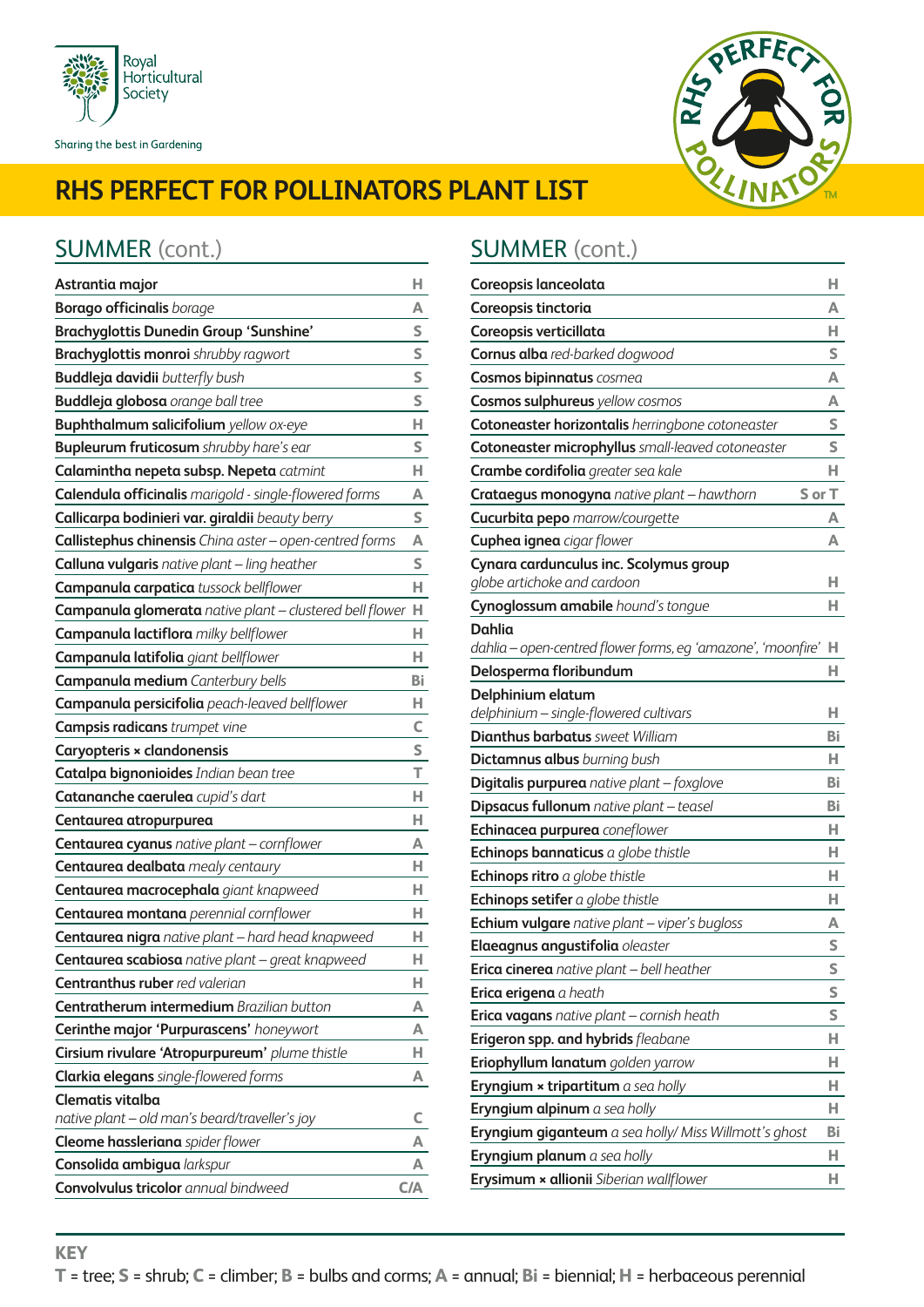



| Erysimum 'Bowles's Mauve' a perennial wallflower                                             | S      |
|----------------------------------------------------------------------------------------------|--------|
| <b>Escallonia cultivars</b>                                                                  | S      |
| Eschscholzia californica Californian poppy                                                   | A      |
| Eupatorium cannabinum native plant - hemp agrimony                                           | н      |
| Eupatorium maculatum Joe-pye weed                                                            | н      |
| Euphorbia cornigera horned spurge                                                            | н      |
| Euphorbia sarawschanica a spurge                                                             | н      |
| Ferula communis giant fennel                                                                 | н      |
| Foeniculum vulgare fennel                                                                    | н      |
| Fragaria x ananassa strawberry                                                               | н      |
| <b>Fuchsia cultivars</b>                                                                     |        |
| fuchsias - single-flowered garden cultivars                                                  | s      |
| Fuchsia magellanica a hardy fuchsia                                                          | S      |
| Gaillardia x grandiflora blanket flower                                                      | н      |
| Gaura lindheimeri                                                                            | н      |
| Geranium pratense native plant - meadow cranesbill                                           | н      |
| Geranium ROZANNE =' Gerwat' a hardy geranium                                                 | н      |
| Geum 'Borisii' a geum                                                                        | н      |
| Gilia capitata Queen Anne's thimbles                                                         | A      |
| Glebionis segetum native plant - corn marigold                                               | A      |
| Gypsophila elegans annual baby's breath                                                      | А      |
| Hebe spp. and cultivars                                                                      | S      |
| Helenium 'Moerheim Beauty'                                                                   | н      |
| Helenium 'Sahin's Early Flowerer'                                                            | н      |
| Helenium 'Sonnenwunder'                                                                      | н      |
| Helianthemum cultivars rock rose                                                             | S      |
| <b>Helianthus annuus</b><br>sunflower - single-flowered forms; avoid pollen-free cultivars A |        |
| <b>Helianthus debilis</b>                                                                    | А      |
| Heliopsis helianthoides North American ox-eye                                                | н      |
| Heliotropium arborescens cherry pie/ Heliotrope                                              | Α      |
| Heracleum sphondylium native plant - hogweed                                                 | Bi     |
| Hesperis matronalis sweet rocket/dame's violet                                               | н      |
| Hydrangea anomala subsp. petiolaris                                                          |        |
| climbing hydrangea                                                                           | C      |
| Hydrangea paniculata cultivars with many fertile flowers                                     |        |
| eg 'Kyushu', 'Big Ben', 'Floribunda', 'Brussels Lace'                                        | S<br>S |
| <b>Hyssopus officinalis</b> hyssop                                                           |        |
| <b>Iberis amara</b> candytuft                                                                | A<br>т |
| <b>Ilex aquifolium</b> native plant $-$ holly                                                |        |
| Inula ensifolia                                                                              | н      |

### SUMMER (cont.) **SUMMER** (cont.)

| Inula hookeri                                                                                                   | н              |
|-----------------------------------------------------------------------------------------------------------------|----------------|
| Inula magnifica                                                                                                 | н              |
| Jasminum officinale common jasmine                                                                              | C              |
| Kalmia latifolia calico bush                                                                                    | S              |
| Knautia arvensis native plant - field scabious                                                                  | н              |
| Knautia macedonica Macedonian scabious                                                                          | н              |
| Koelreuteria paniculata golden-rain tree                                                                        | т              |
| Lathyrus latifolius perennial sweet pea                                                                         | н              |
| <b>Laurus nobilis</b> bay tree                                                                                  | S              |
| Lavandula angustifolia English lavender                                                                         | S              |
| <b>Lavandula × intermedia</b> a lavender/ Lavandin                                                              | S              |
| <b>Lavandula stoechas</b> French lavender                                                                       | S              |
| Lavatera olbia a shrubby mallow                                                                                 | S              |
| <b>Lavatera trimestris</b> annual mallow                                                                        | A              |
| Leucanthemum × superbum                                                                                         |                |
| shasta daisy - open-centred flower forms                                                                        | н              |
| Leucanthemum vulgare native plant - ox-eye daisy                                                                | н              |
| Liatris spicata gay feather                                                                                     | н              |
| Ligustrum ovalifolium a privet                                                                                  | S              |
| Ligustrum sinense a privet                                                                                      | S              |
| Limnanthes douglasii poached egg plant                                                                          | A              |
| Limonium latifolium a sea lavender                                                                              | н              |
| Linaria maroccana Moroccan toadflax                                                                             | A              |
| Linaria purpurea purple toadflax                                                                                | н              |
| Lobularia maritima sweet alyssum                                                                                | А              |
| Lonicera periclymenum<br>native plant - common honeysuckle                                                      |                |
| Lychnis coronaria rose campion                                                                                  | <b>Bi</b> or H |
|                                                                                                                 | н              |
| <b>Lychnis flos-cuculi</b> native plant – ragged robin<br>Lysimachia vulgaris native plant - yellow loosestrife | н              |
| Lythrum salicaria native plant - purple loosestrife                                                             | н              |
| Lythrum virgatum 'Dropmore Purple' a loosestrife                                                                | н              |
| Malope trifida annual mallow                                                                                    | A              |
| Malva moschata native plant - musk mallow                                                                       | н              |
| Matthiola incana stock                                                                                          | Вi             |
|                                                                                                                 | н              |
| Mentha aquatica native plant - water mint                                                                       | н              |
| Mentha spicata garden mint                                                                                      | н              |
| Monarda didyma bergamot                                                                                         |                |
| Myosotis spp forget-me-not                                                                                      | Вi             |
| Nemophila menziesii baby blue-eyes                                                                              | А              |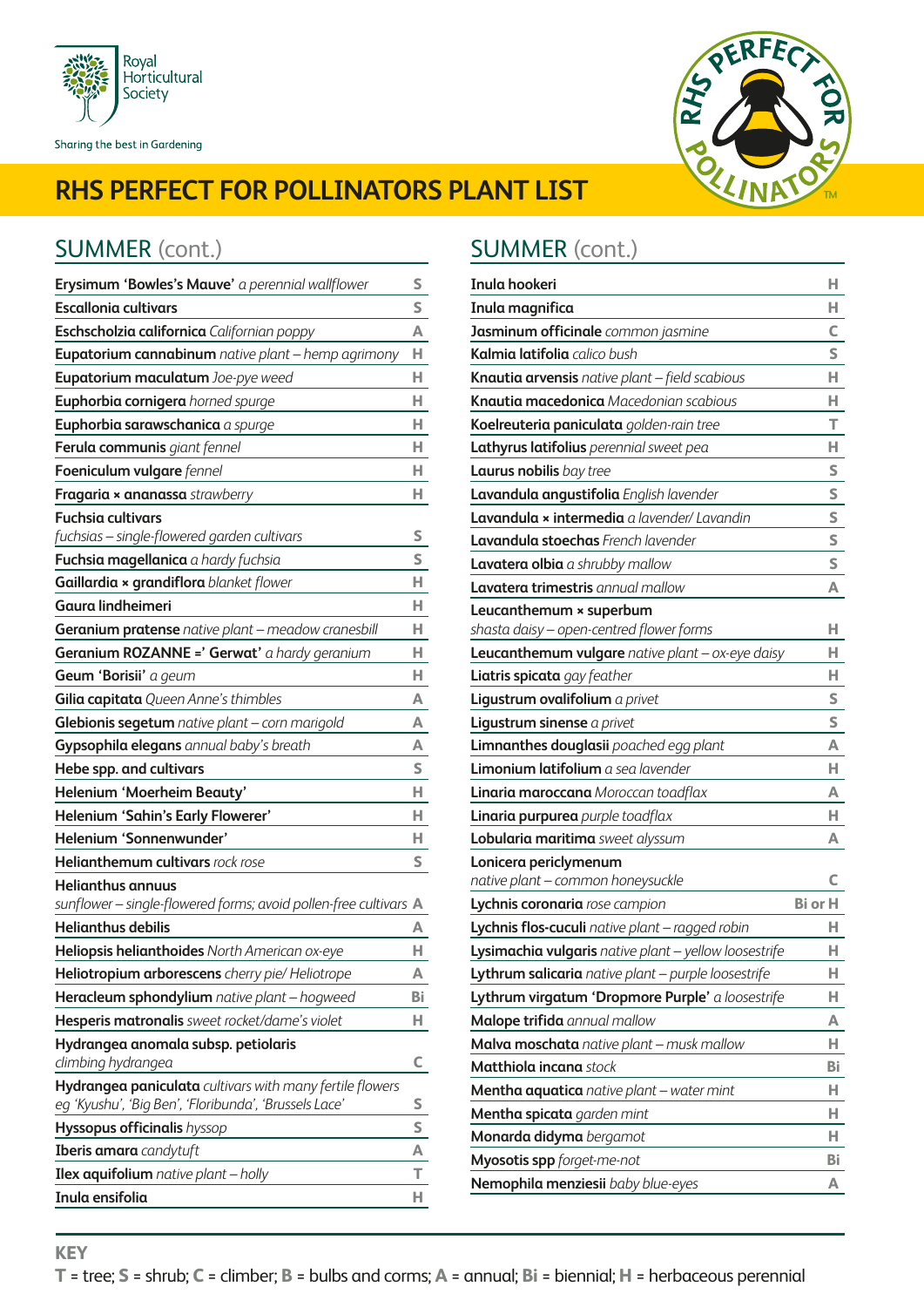



### SUMMER (cont.) SUMMER (cont.)

| Nepeta × faassenii a catmint                             | н  |
|----------------------------------------------------------|----|
| Nicotiana alata a tobacco                                | А  |
| Nicotiana langsdorfii a tobacco                          | А  |
| Nigella damascena love-in-a-mist                         | Δ  |
| Nigella hispanica Spanish fennel flower                  | А  |
| <b>Oenothera biennis</b> evening primrose                | Bi |
| <b>Olearia x haastii</b> daisy bush                      | S  |
| <b>Onopordum acanthium</b> giant thistle                 | Bi |
| Origanum 'Rosenkuppel' majoram                           | н  |
| <b>Origanum vulgare</b> native plant - majoram           | н  |
| Paeonia species and cultivars                            |    |
| peony - single-flowered cultivars                        | н  |
| Papaver orientale oriental poppy                         | н  |
| Papaver rhoeas native plant - field poppy                | А  |
| Parthenocissus quinquefolia Virginia creeper             | C  |
| Parthenocissus tricuspidata Boston ivy                   | c  |
| <b>Penstemon cultivars</b>                               | т  |
| Perovskia atriplicifolia                                 | S  |
| Persicaria amplexicaulis red bistort                     | н  |
| Persicaria bistorta native plant - common bistort        | н  |
| Phacelia campanularia Californian bluebell               | А  |
| Phacelia tanacetifolia                                   | А  |
| <b>Phaseolus coccineus</b> runner bean                   | А  |
| Phlomis fruticosa Jerusalem sage                         | S  |
| Phlomis russeliana Turkish sage                          | S  |
| Phlomis tuberosa                                         | S  |
| Phlox paniculata perennial phlox                         | н  |
| Photinia davidiana stranvaesia                           | S  |
| Phuopsis stylosa caucasian crosswort                     | н  |
| Pileostegia viburnoides climbing hydrangea               | c  |
| Polemonium caeruleum native plant - Jacob's ladder       | н  |
| Potentilla atrosanguinea                                 | н. |
| Potentilla fruticosa native plant - a shrubby potentilla | S  |
| Potentilla 'Gibson's Scarlet'                            | н  |
| Potentilla nepalensis                                    | н  |
| Potentilla recta sulphur cinquefoil                      | H. |
| Prostanthera cuneata alpine mint bush                    | S  |
| Ptelea trifoliata hop tree                               | S  |
| Pyracantha coccinea firethorn                            | S  |
| Reseda odorata mignonette                                | А  |

| Ridolfia segetum false fennel                      | A |
|----------------------------------------------------|---|
| Robinia pseudoacacia black locust/false acacia     | т |
| Rosa canina native plant - dog rose                | S |
| Rosa rubiginosa native plant - sweet briar rose    | S |
| Rosa rugosa hedgehog rose                          | S |
| Rosmarinus officinalis rosemary                    | S |
| Rubus fruticosus native plant - edible blackberry  | S |
| <b>Rubus idaeus</b> raspberry                      | S |
| Rudbeckia fulgida                                  | Н |
| Rudbeckia hirta                                    | А |
| Rudbeckia laciniata open-centred flower forms      | н |
| Salvia farinacea                                   | А |
| Salvia horminum annual clary                       | А |
| <b>Salvia nemorosa</b> a sage                      | н |
| Salvia officinalis common sage                     | н |
| <b>Salvia patens</b> gentian sage                  | н |
| Salvia sclarea var. turkestanica                   | н |
| <b>Salvia x superba</b> hybrid sage                | н |
| Salvia x sylvestris wood sage                      | н |
| Salvia verticillata 'Purple Rain' whorled clary    | н |
| Sanvitalia procumbens creeping zinnia              | А |
| Scabiosa atropurpurea annual scabious              | А |
| <b>Scabiosa caucasica</b> scabious                 | н |
| Scabiosa columbaria native plant - small scabious  | н |
| Sedum spectabile ice plant                         | н |
| Sedum telephium native plant - orpine              | н |
| <b>Sidalcea malviflora</b> checkerbloom            | н |
| Solidago spp. and cultivars golden rod             | н |
| <b>Sorbus aria</b> native plant - whitebeam        | т |
| Sorbus aucuparia native plant - mountain ash/rowan | Т |
| Spiraea japonica Japanese spirea                   | S |
| Stachys byzantina lambs' ears                      | н |
| Stachys macrantha                                  | н |
| Stokesia laevis                                    | н |
| <b>Symphoricarpos albus</b> snowberry              | S |
| Tagetes patula French marigold                     | A |
| Tamarix ramosissima tamarisk                       | S |
| Tanacetum coccineum pyrethrum                      | н |
| Tanacetum vulgare native plant - tansy             | н |
| Telekia speciosa                                   | н |
|                                                    |   |